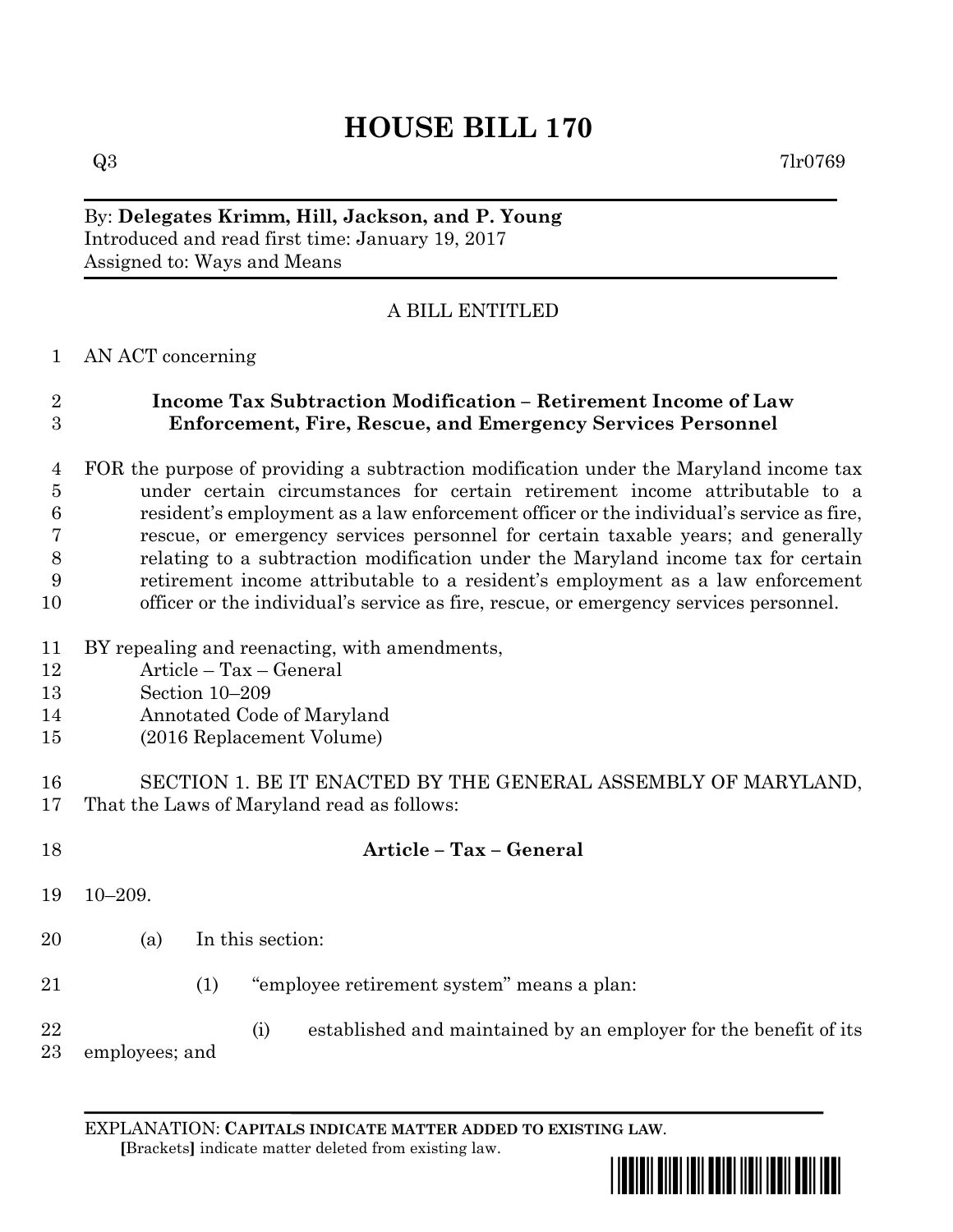|                                        | $\sqrt{2}$<br><b>HOUSE BILL 170</b>                                                                                                                                                                                                                                                                                                                                                                                                                                                                                                                                                            |       |                                                                                                                                                                         |  |
|----------------------------------------|------------------------------------------------------------------------------------------------------------------------------------------------------------------------------------------------------------------------------------------------------------------------------------------------------------------------------------------------------------------------------------------------------------------------------------------------------------------------------------------------------------------------------------------------------------------------------------------------|-------|-------------------------------------------------------------------------------------------------------------------------------------------------------------------------|--|
| $\mathbf{1}$<br>$\overline{2}$         | Revenue Code; and                                                                                                                                                                                                                                                                                                                                                                                                                                                                                                                                                                              | (ii)  | qualified under $\S$ 401(a), $\S$ 403, or $\S$ 457(b) of the Internal                                                                                                   |  |
| 3                                      |                                                                                                                                                                                                                                                                                                                                                                                                                                                                                                                                                                                                | (2)   | "employee retirement system" does not include:                                                                                                                          |  |
| 4<br>$\overline{5}$                    | Internal Revenue Code;                                                                                                                                                                                                                                                                                                                                                                                                                                                                                                                                                                         | (i)   | an individual retirement account or annuity under $\S$ 408 of the                                                                                                       |  |
| 6<br>7                                 | Internal Revenue Code;                                                                                                                                                                                                                                                                                                                                                                                                                                                                                                                                                                         | (ii)  | a Roth individual retirement account under $\S$ 408A of the                                                                                                             |  |
| 8                                      |                                                                                                                                                                                                                                                                                                                                                                                                                                                                                                                                                                                                | (iii) | a rollover individual retirement account;                                                                                                                               |  |
| 9<br>10                                | $408(k)$ ; or                                                                                                                                                                                                                                                                                                                                                                                                                                                                                                                                                                                  | (iv)  | a simplified employee pension under Internal Revenue Code §                                                                                                             |  |
| 11<br>12                               | Internal Revenue Code.                                                                                                                                                                                                                                                                                                                                                                                                                                                                                                                                                                         | (v)   | an ineligible deferred compensation plan under $\S$ 457(f) of the                                                                                                       |  |
| 13<br>14<br>15<br>16<br>17<br>18<br>19 | Subject to [subsection (d)] SUBSECTIONS (D) AND $(E)$ of this section, to<br>(b)<br>determine Maryland adjusted gross income, if, on the last day of the taxable year, a resident<br>is at least 65 years old or is totally disabled or the resident's spouse is totally disabled, OR<br>THE RESIDENT IS AT LEAST 55 YEARS OLD AND IS A RETIRED LAW ENFORCEMENT<br>OFFICER OR FIRE, RESCUE, OR EMERGENCY SERVICES PERSONNEL OF THE UNITED<br>STATES, THE STATE, OR A POLITICAL SUBDIVISION OF THE STATE, an amount is<br>subtracted from federal adjusted gross income equal to the lesser of: |       |                                                                                                                                                                         |  |
| 20<br>21                               |                                                                                                                                                                                                                                                                                                                                                                                                                                                                                                                                                                                                | (1)   | the cumulative or total annuity, pension, or endowment income from an<br>employee retirement system included in federal adjusted gross income; or                       |  |
| 22<br>23<br>24                         | the maximum annual benefit under the Social Security Act computed<br>(2)<br>under subsection (c) of this section, less any payment received as old age, survivors, or<br>disability benefits under the Social Security Act, the Railroad Retirement Act, or both.                                                                                                                                                                                                                                                                                                                              |       |                                                                                                                                                                         |  |
| 25                                     | $\left( \mathrm{c}\right)$                                                                                                                                                                                                                                                                                                                                                                                                                                                                                                                                                                     |       | For purposes of subsection $(b)(2)$ of this section, the Comptroller:                                                                                                   |  |
| 26<br>27                               |                                                                                                                                                                                                                                                                                                                                                                                                                                                                                                                                                                                                | (1)   | shall determine the maximum annual benefit under the Social Security<br>Act allowed for an individual who retired at age 65 for the prior calendar year; and            |  |
| 28                                     |                                                                                                                                                                                                                                                                                                                                                                                                                                                                                                                                                                                                | (2)   | may allow the subtraction to the nearest \$100.                                                                                                                         |  |
| 29<br>30<br>31                         | (d)<br>under this section.                                                                                                                                                                                                                                                                                                                                                                                                                                                                                                                                                                     |       | Military retirement income that is included in the subtraction under $\S$<br>$10-207(q)$ of this subtitle may not be taken into account for purposes of the subtraction |  |